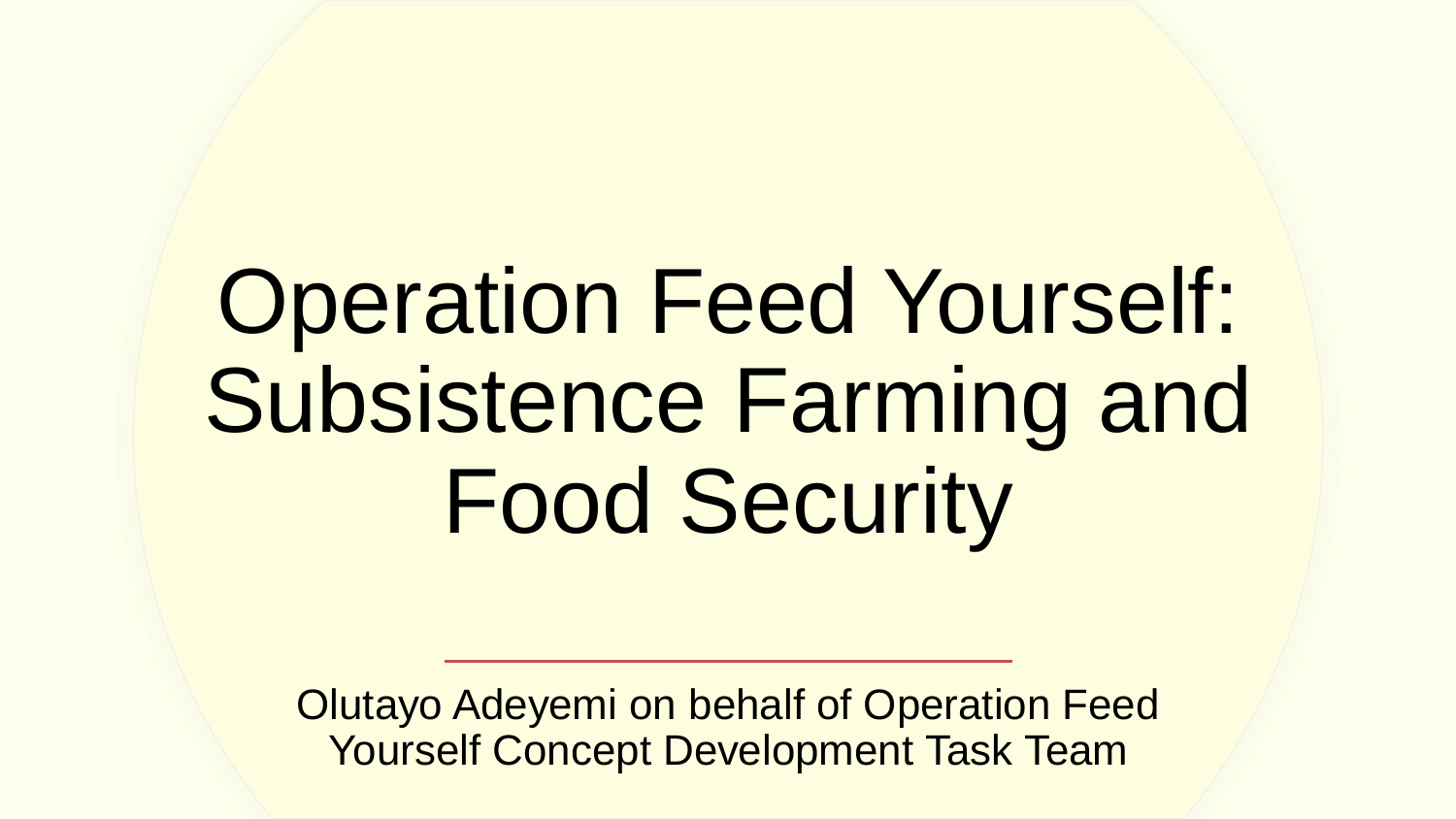### Presentation Outline

- Describe what Operation Feed Yourself is
- Importance of Operation Feed Yourself
- Goal of Operation Feed Yourself
- Design of Operation Feed Yourself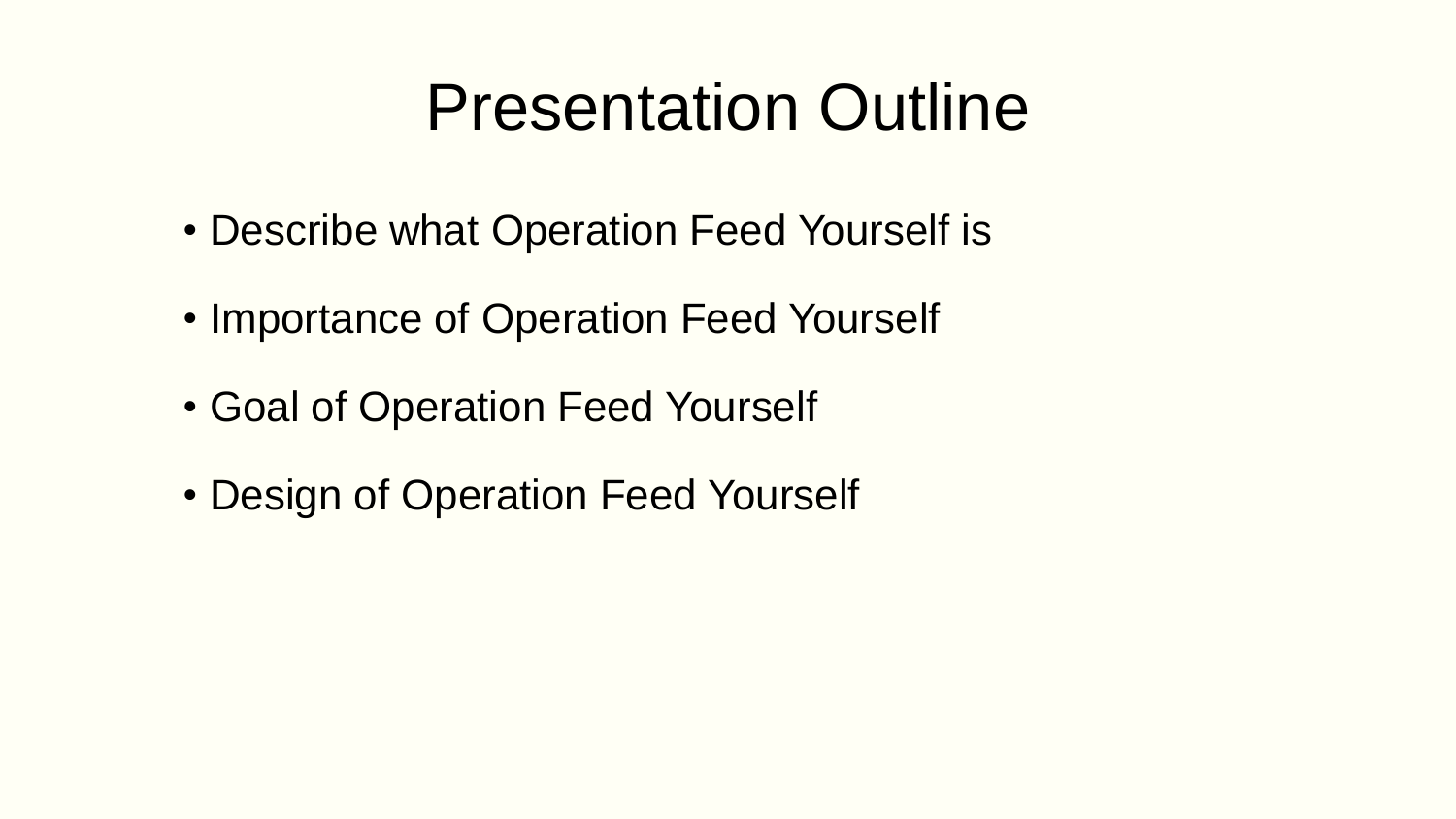## What is Operation Feed Yourself?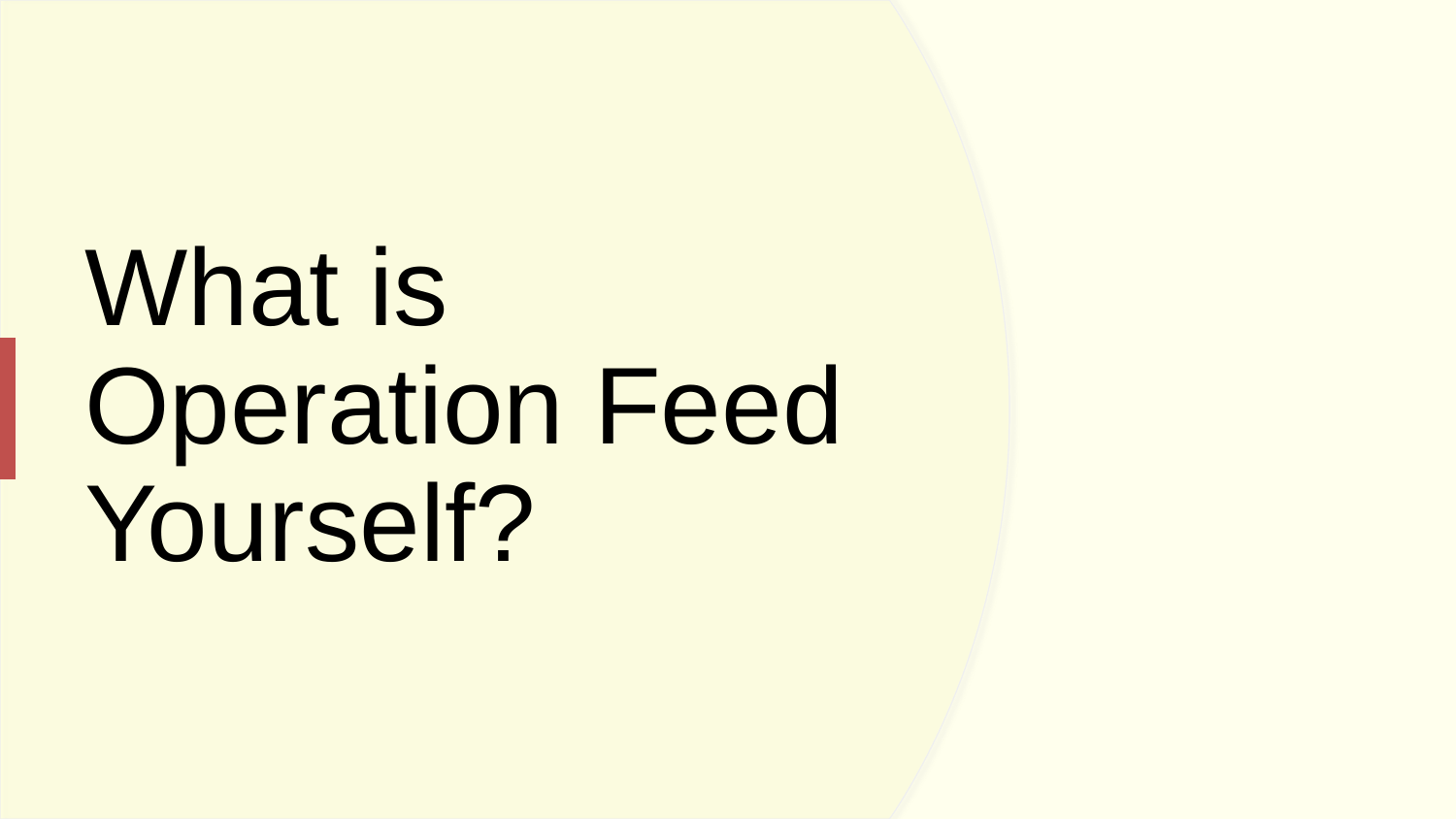### Operation Feed Yourself

• Intervention that was emphasized in several of the more than 40 food system dialogues held across the country in 2021

• Selected by the Federal Government as a priority intervention beginning in 2022, due to its potential for household food systems transformation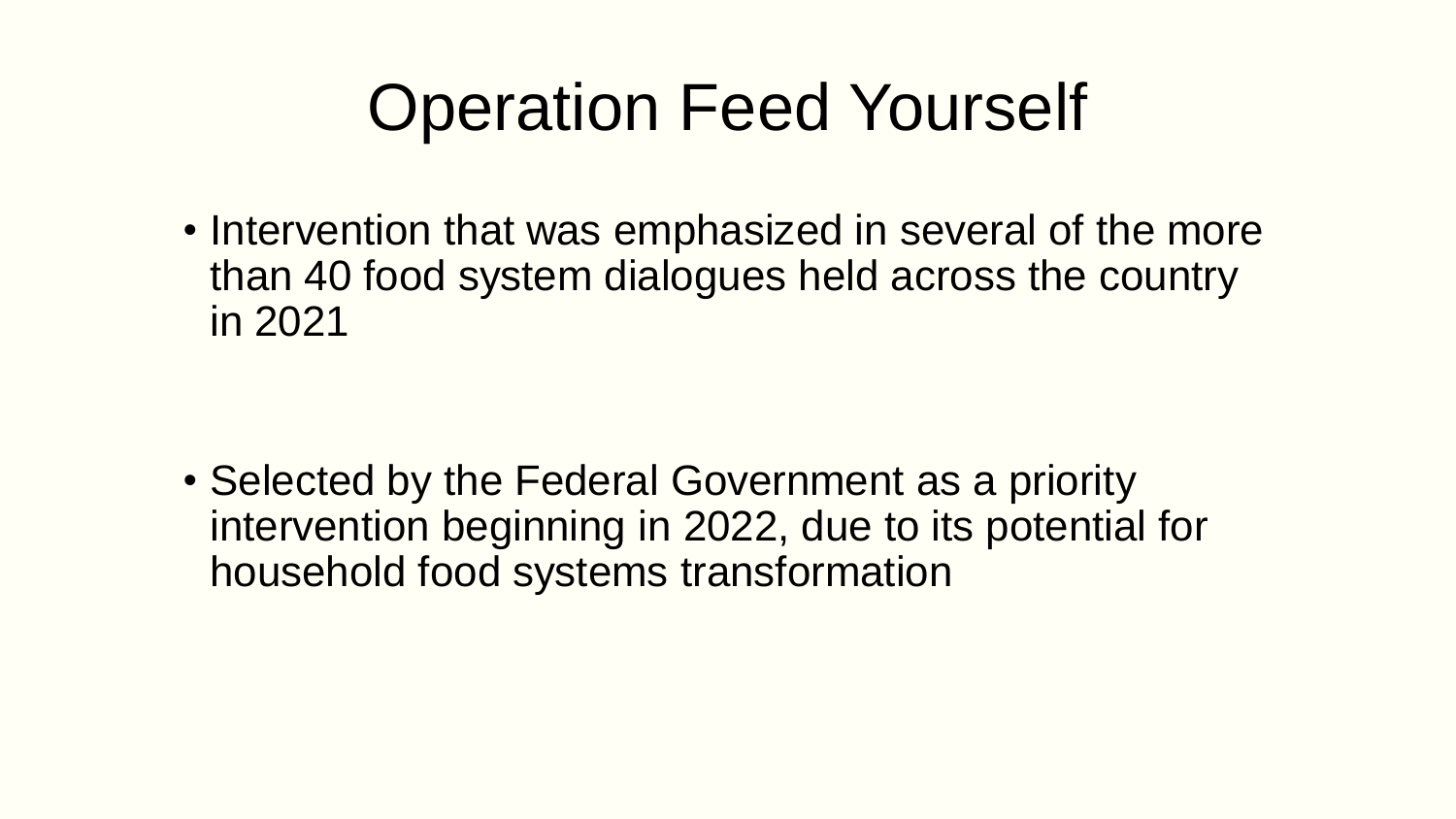## Operation Feed Yourself

- Increased production of food around household dwellings all year round
- Diverse vegetables are the primary target for production, but fruit trees, poultry, fish, beans, and groundnuts will also be encouraged where feasible
- Production can be done traditionally on available land if viable, but innovative approaches to production will also be promoted and supported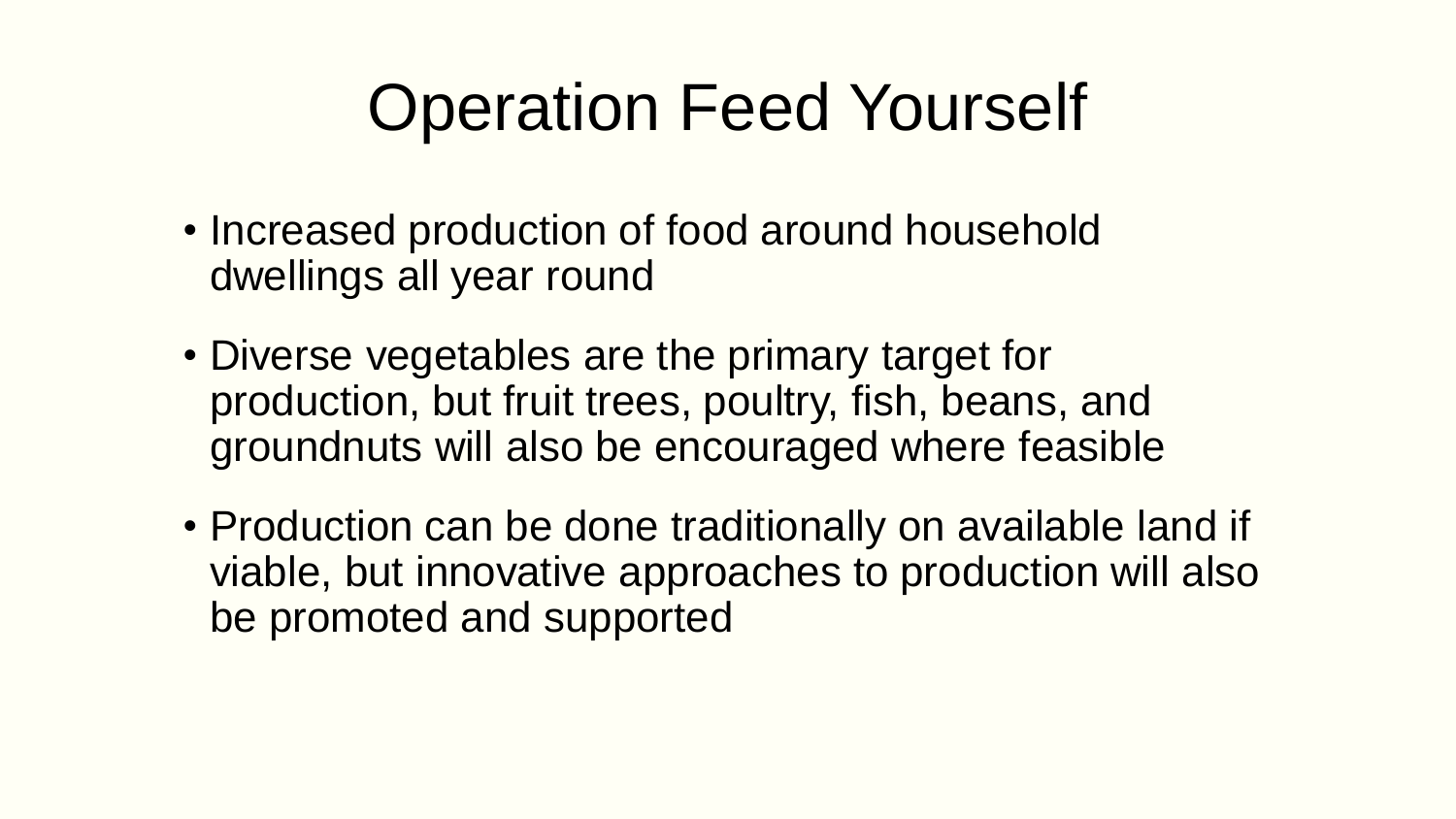

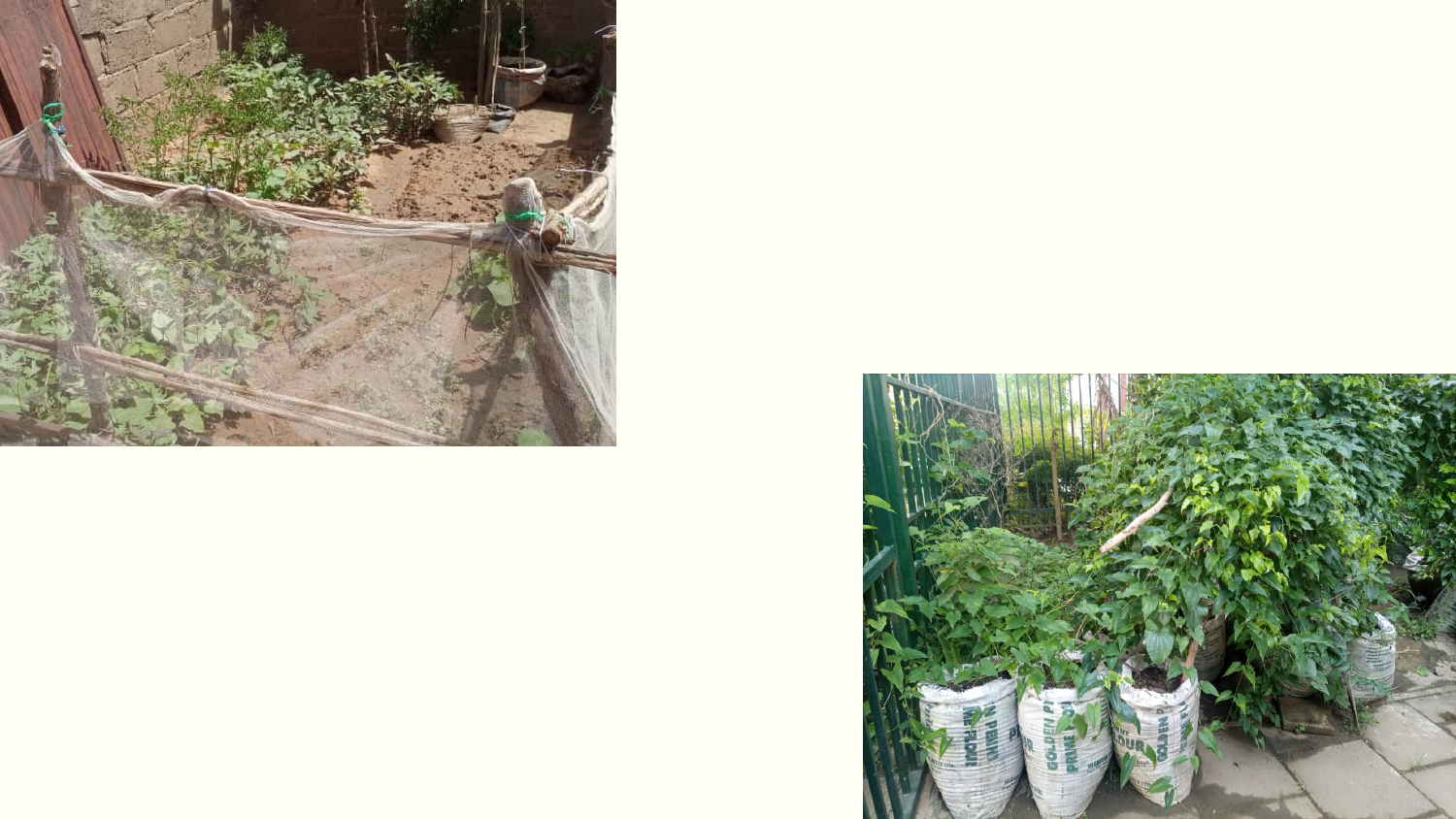

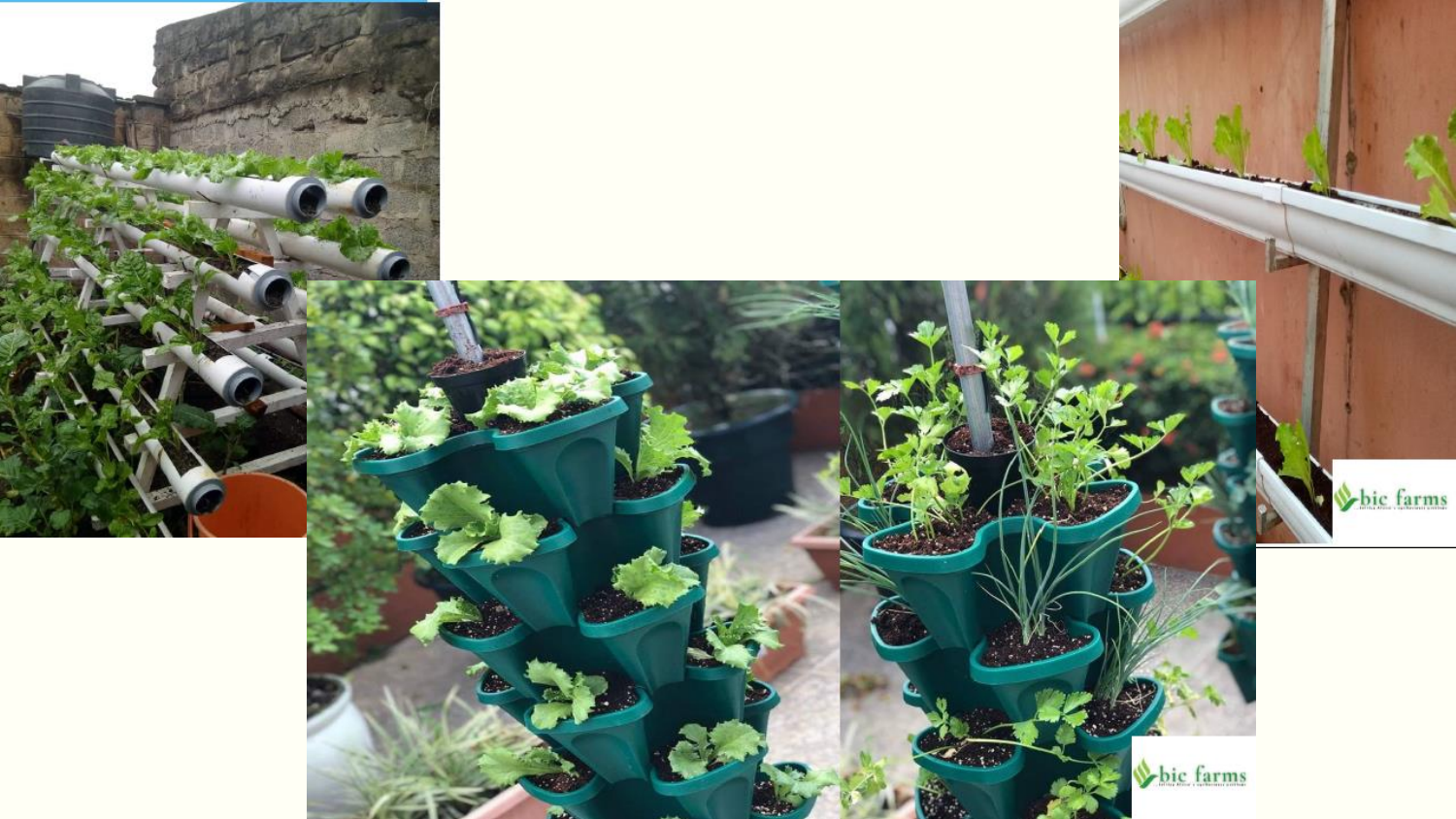

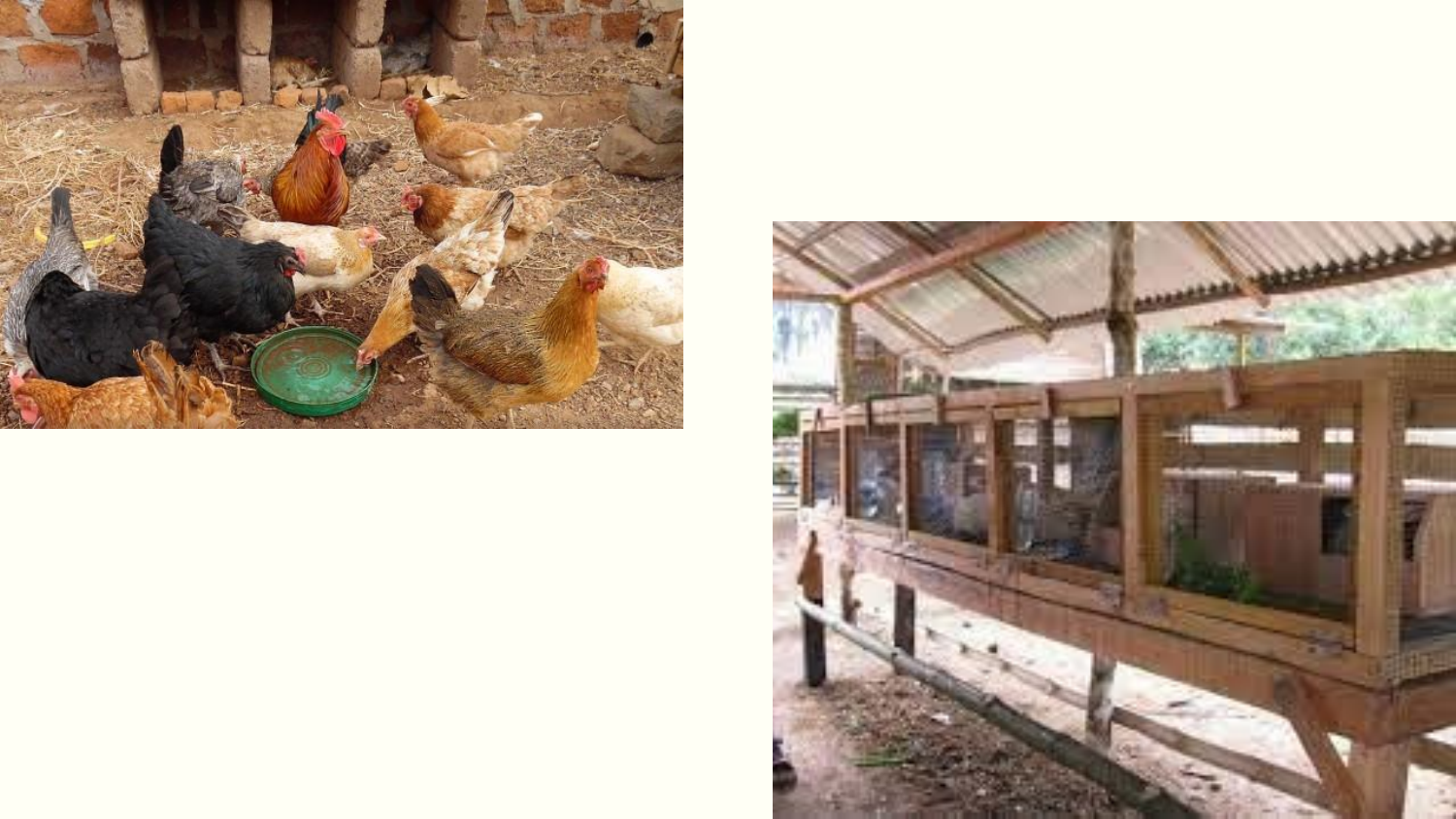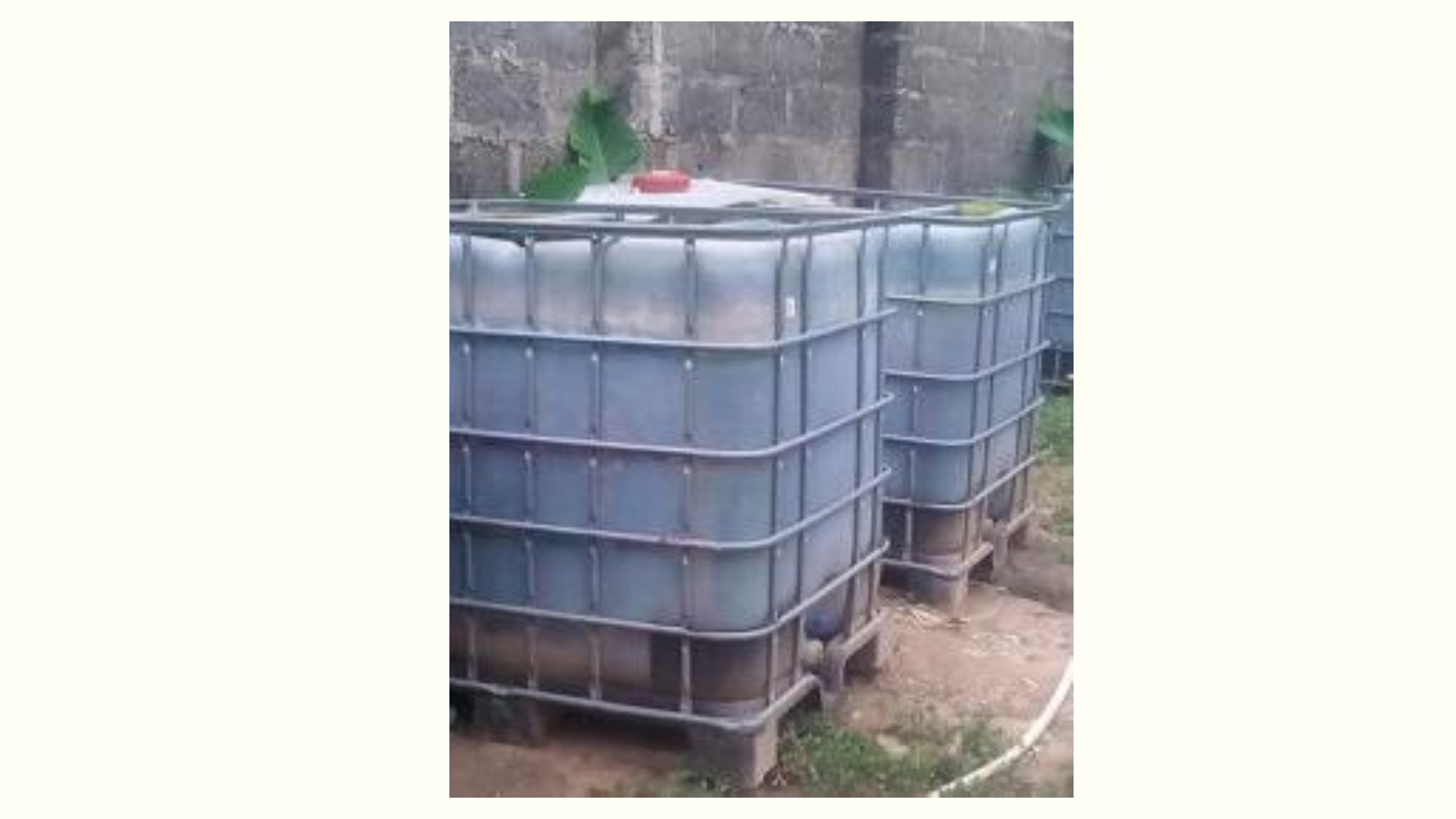## Importance of **Operation Feed** Yourself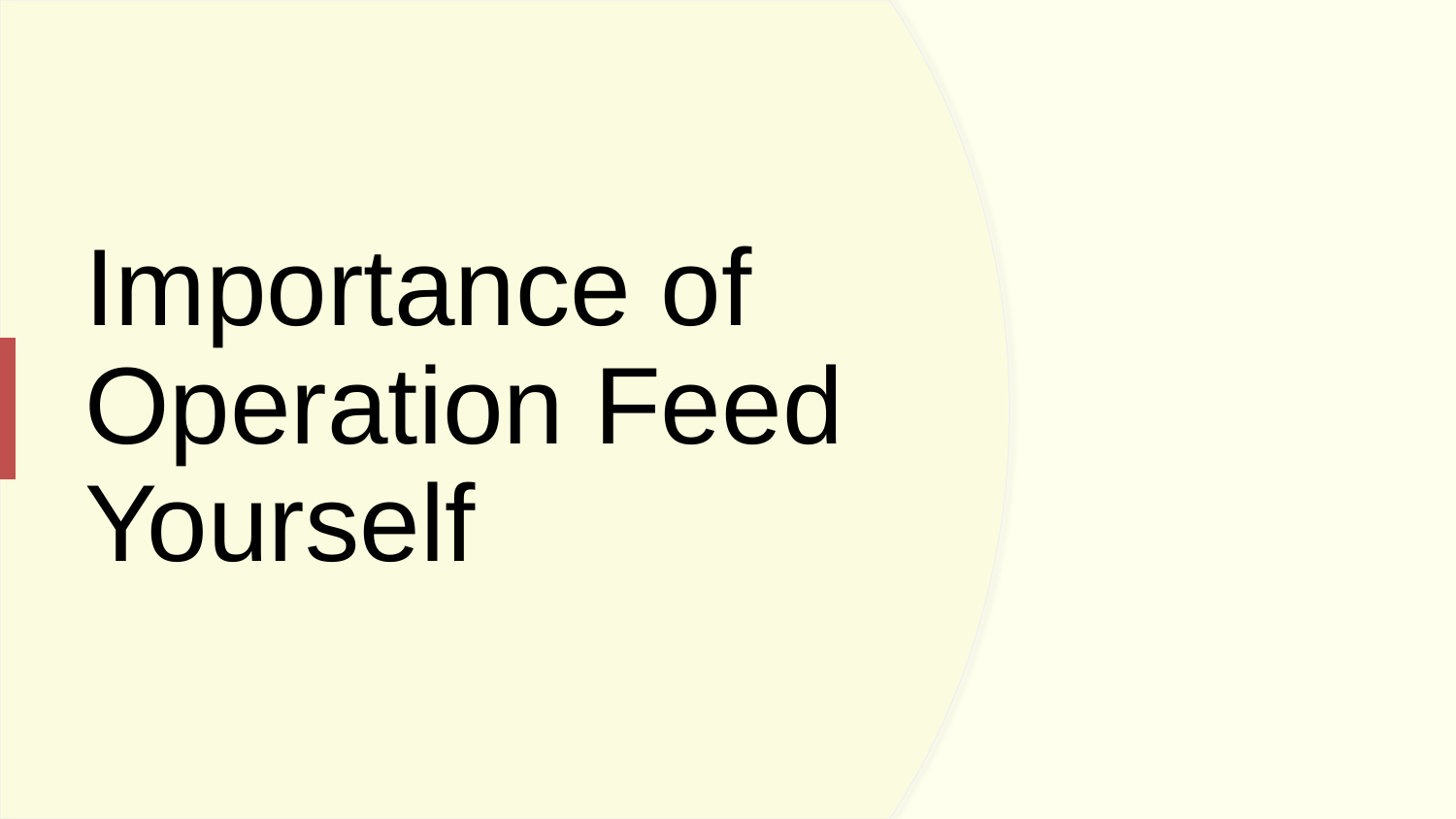### Problem

- Nigeria has some of the highest numbers of children with acute or chronic malnutrition globally
- 68% of children under five years of age and 58% of women of reproductive age have anaemia and inadequate consumption of foods rich in micronutrients is a major cause of anaemia
- Noncommunicable diseases such as hypertension, diabetes, and cancers are high and increasing in Nigeria, and has been estimated to affect more than 25% of adults
- Generally, poor diets are a major cause of malnutrition as well as noncommunicable diseases in Nigeria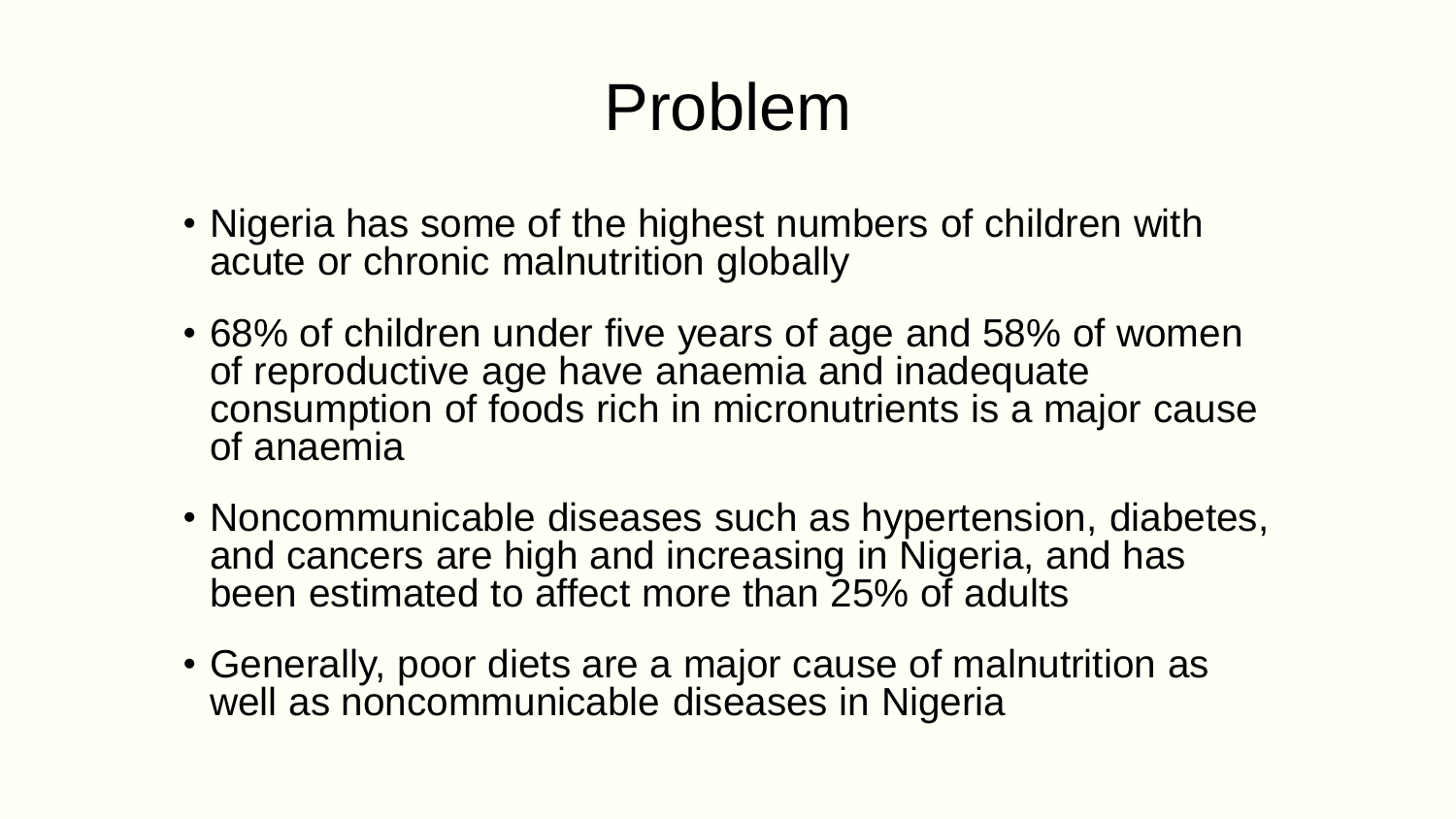After accounting for postharvest losses, Nigeria does not have enough supply of key food groups, including vegetables and fruits, for its population



**National Fruits and Vegetables Supply (g/person/day)**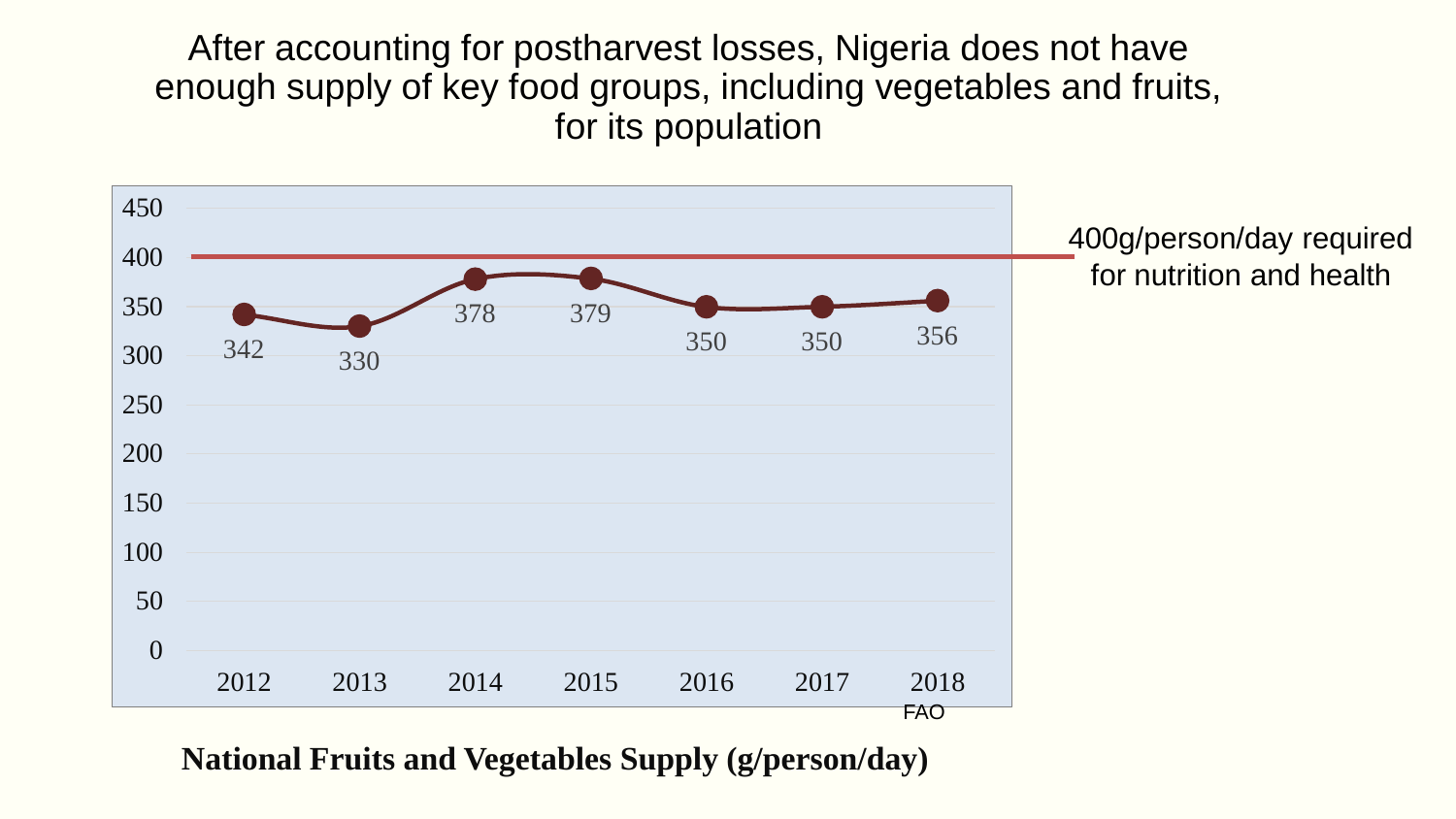Available food was not affordable for many people before COVID-19 and the situation has worsened

33% of Nigeria's population cannot afford a diet that provides enough energy

72% cannot afford a diet that contains all essential nutrients

91% cannot afford healthy diets that meet all food consumption recommendations

FAO, IFAD, UNICEF, WFP and WHO. 2020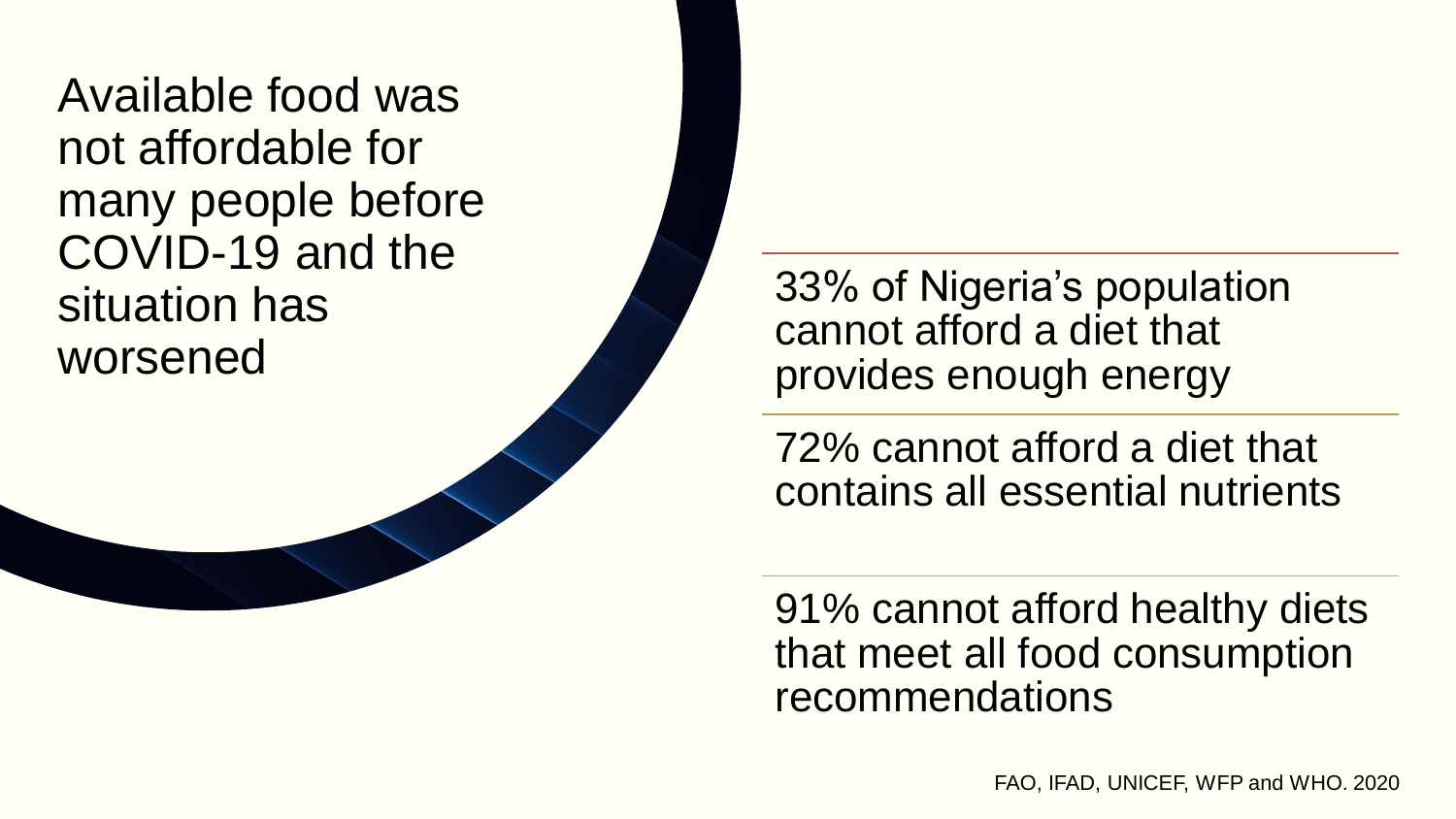Fruits, vegetables, and animal source foods are the most unaffordable food groups for Nigerians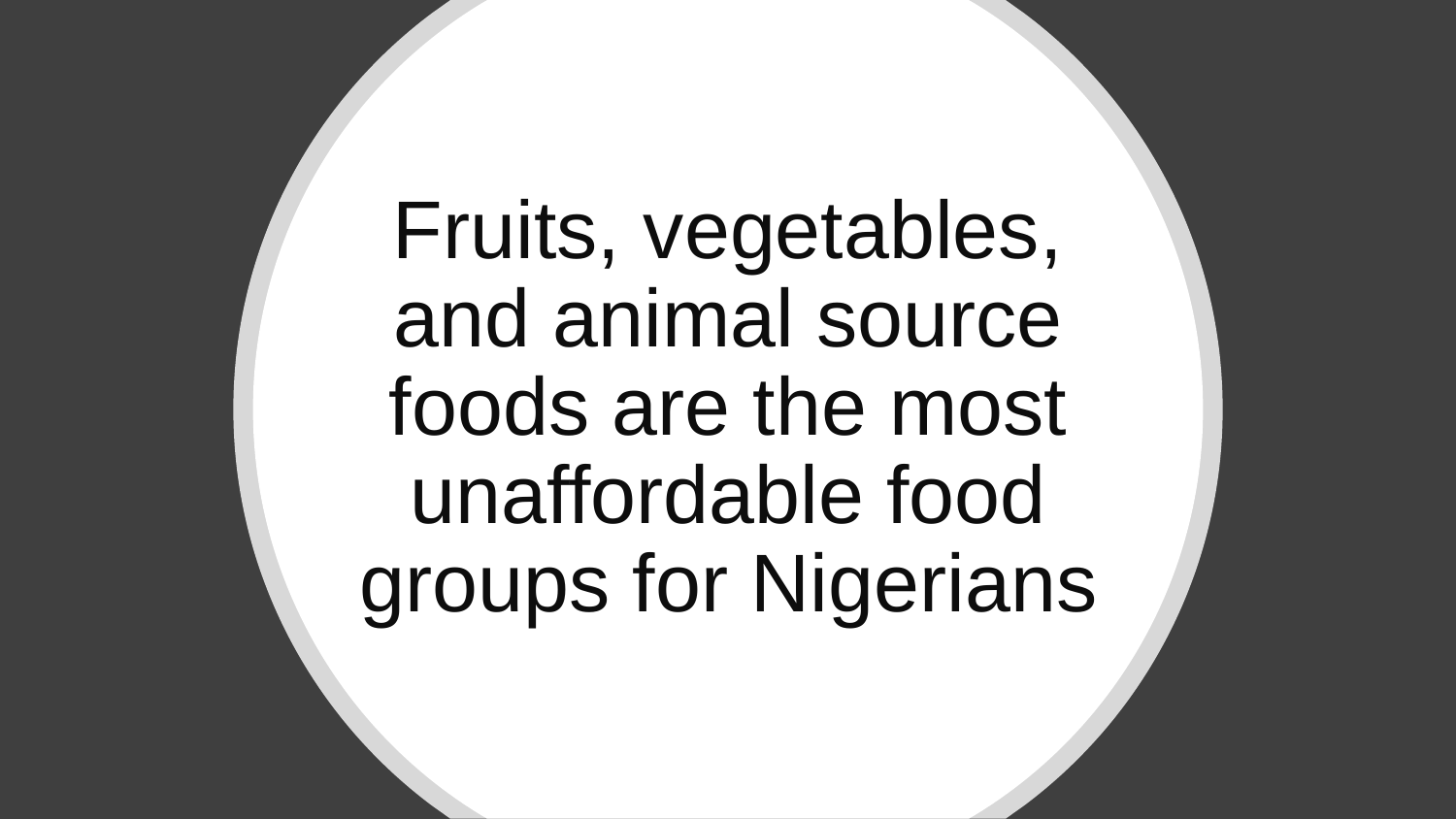#### **Percent of households whose vegetable expenditures are below cost of healthy consumption for vegetables**

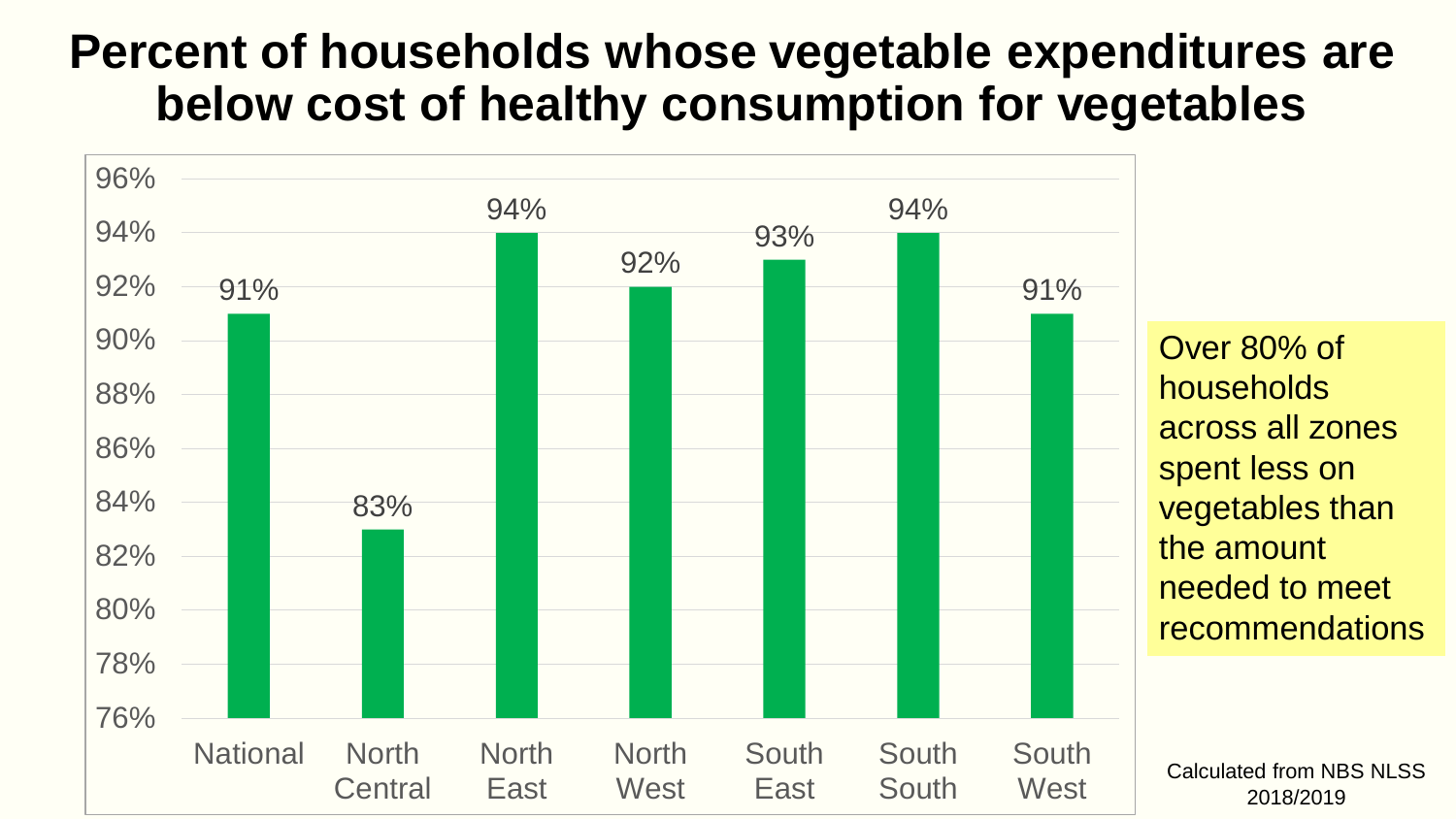#### **Percent of households whose fruits expenditures are below cost of healthy consumption for fruits**



**Calculated** from NBS NLSS 2018/2019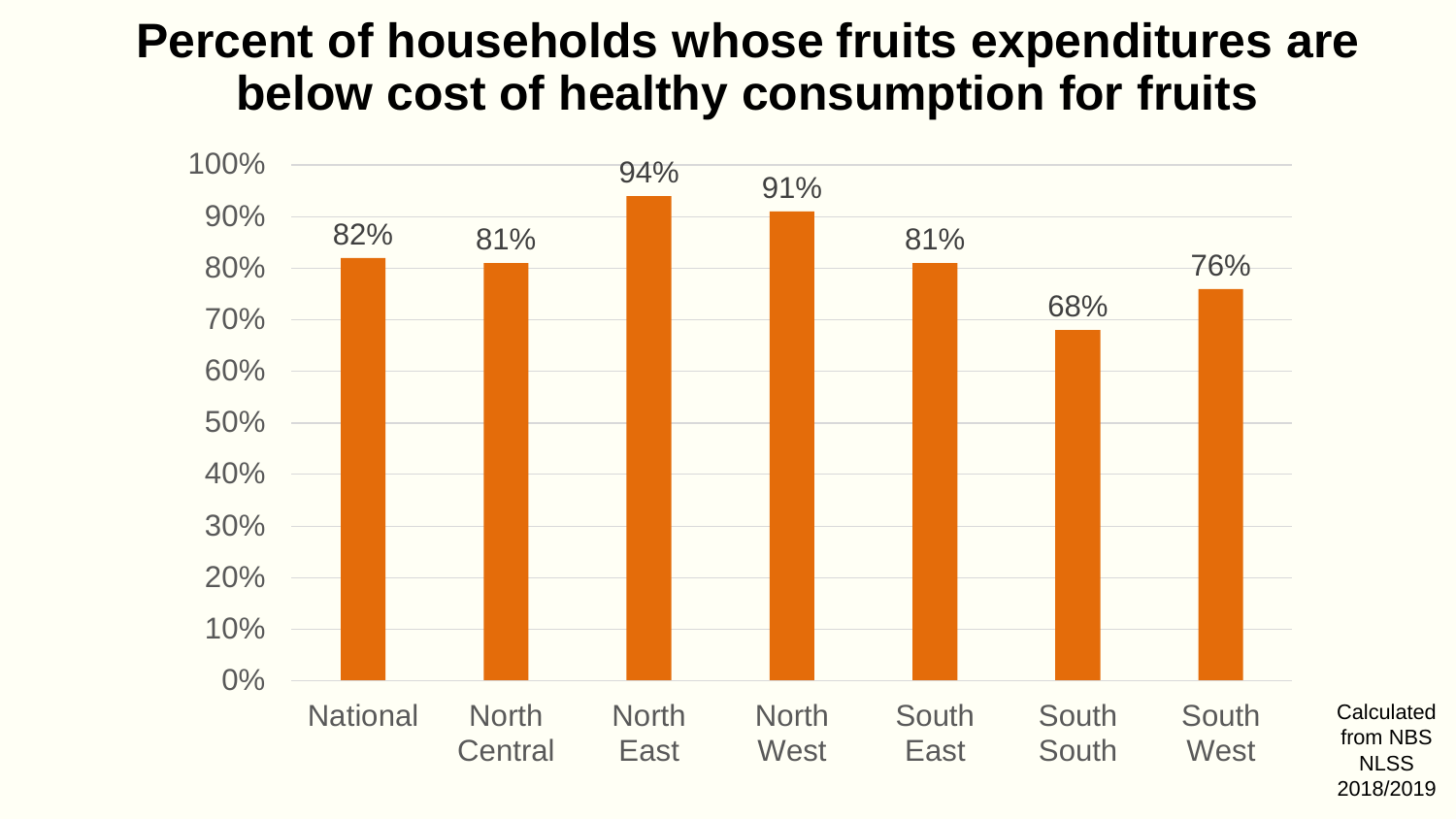#### **Percent of households whose animal source foods expenditures are below cost of healthy consumption for animal source foods**

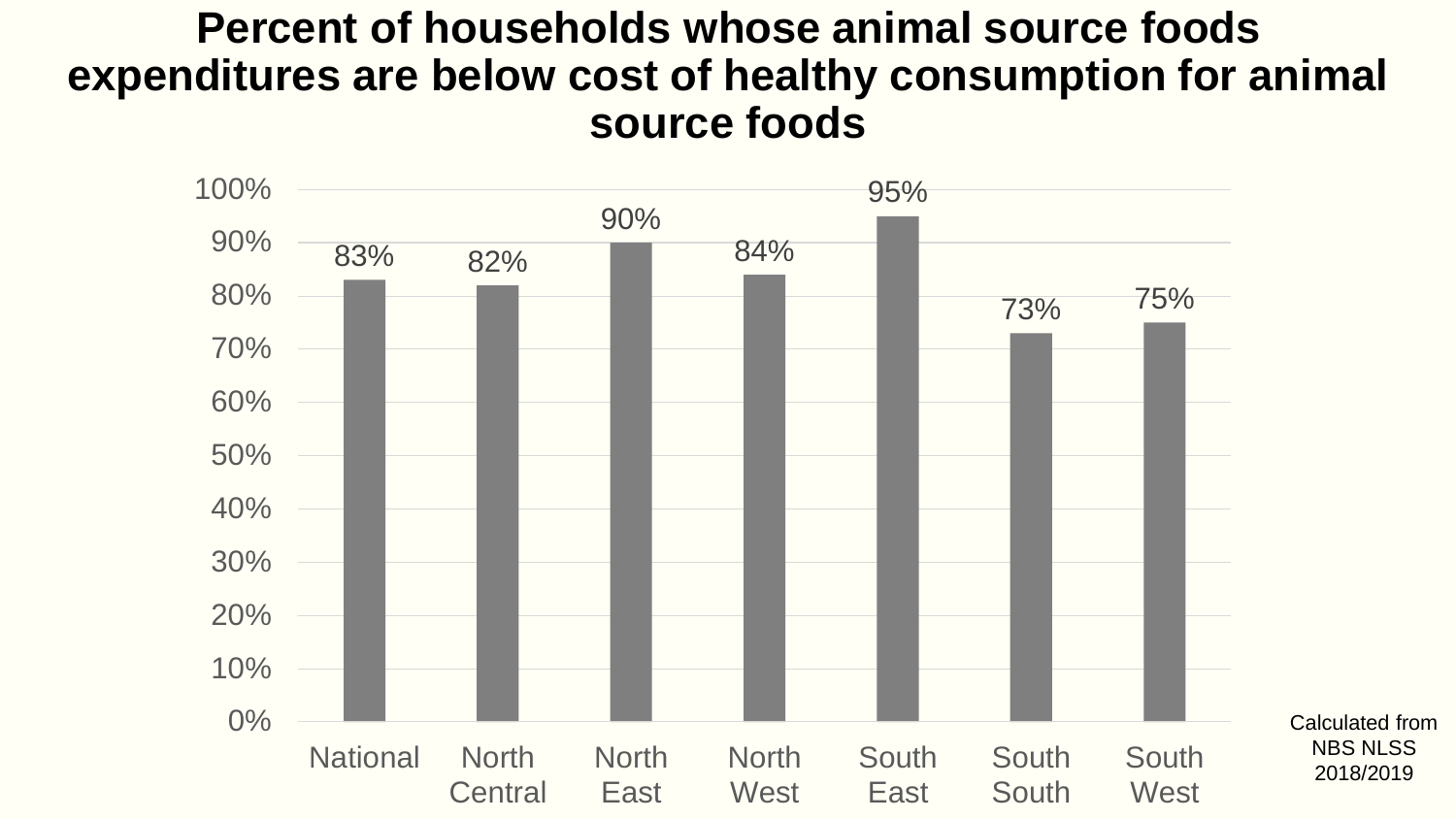Yet, fruits, vegetables, and animal source foods can be produced around the house on a subsistence scale

> This is the rationale of Operation Feed Yourself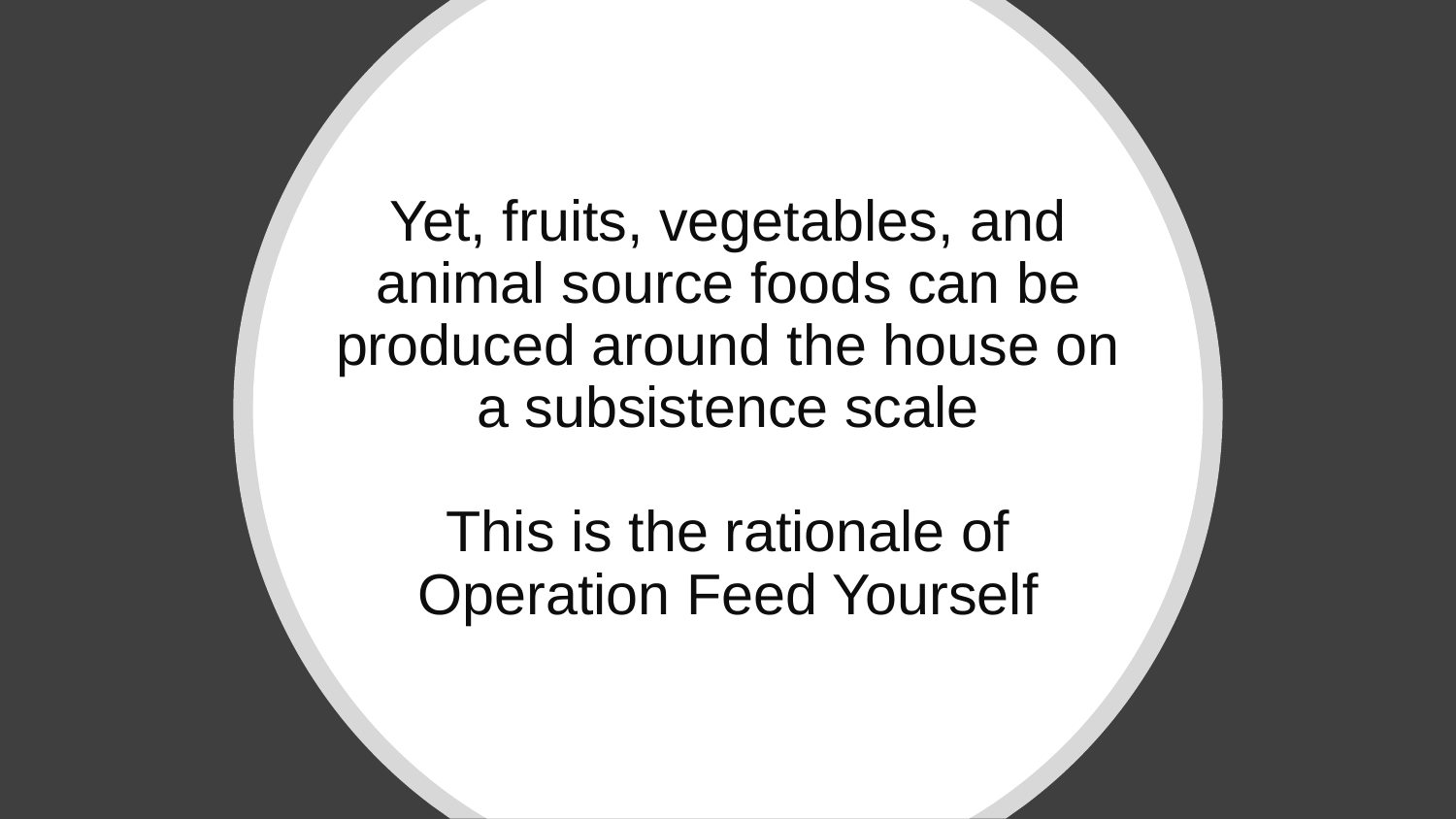## Goal of **Operation Feed** Yourself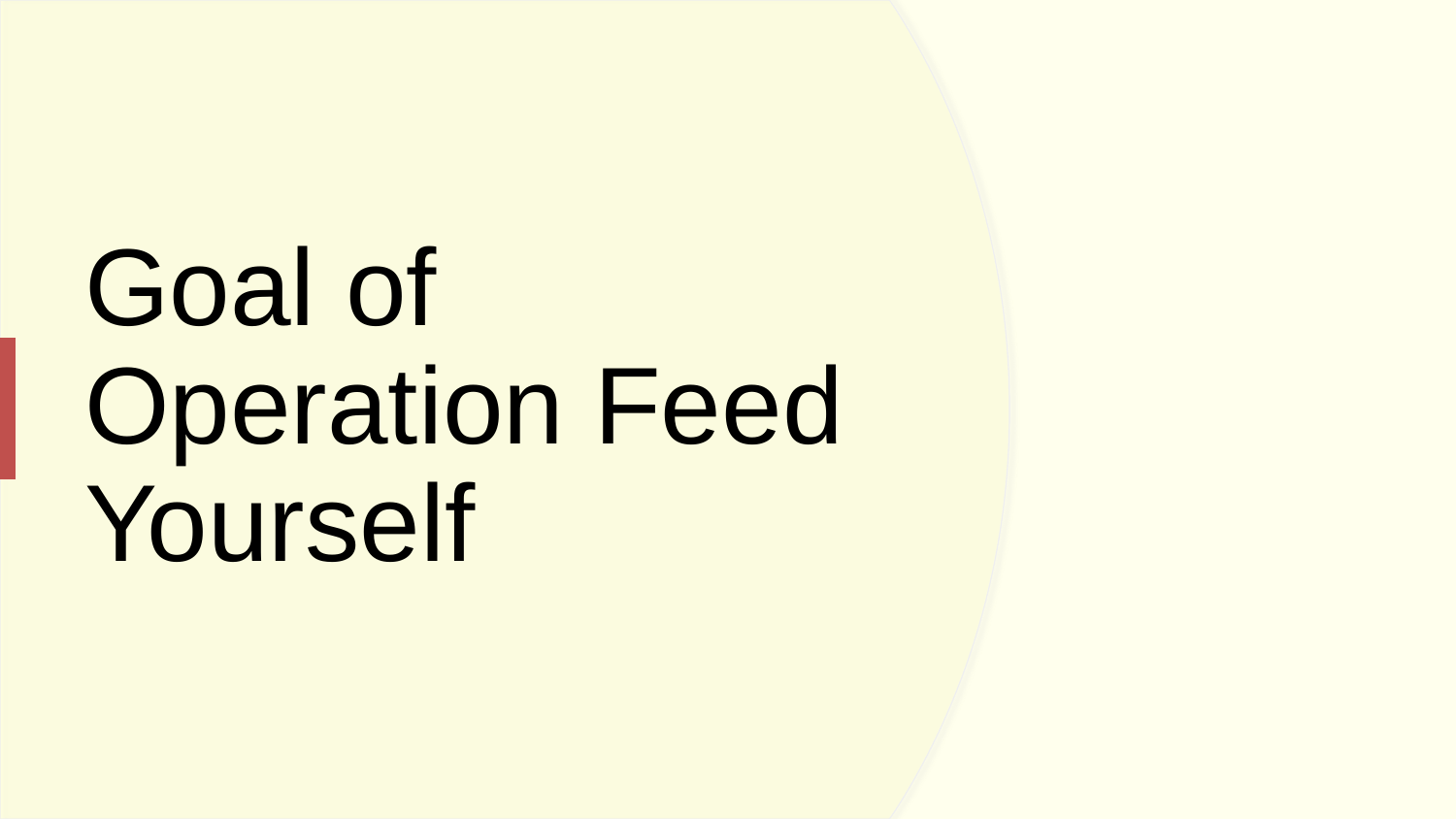To reduce hunger, food insecurity, and

malnutrition by increasing access to

nutritious foods and increasing

consumption of nutritious foods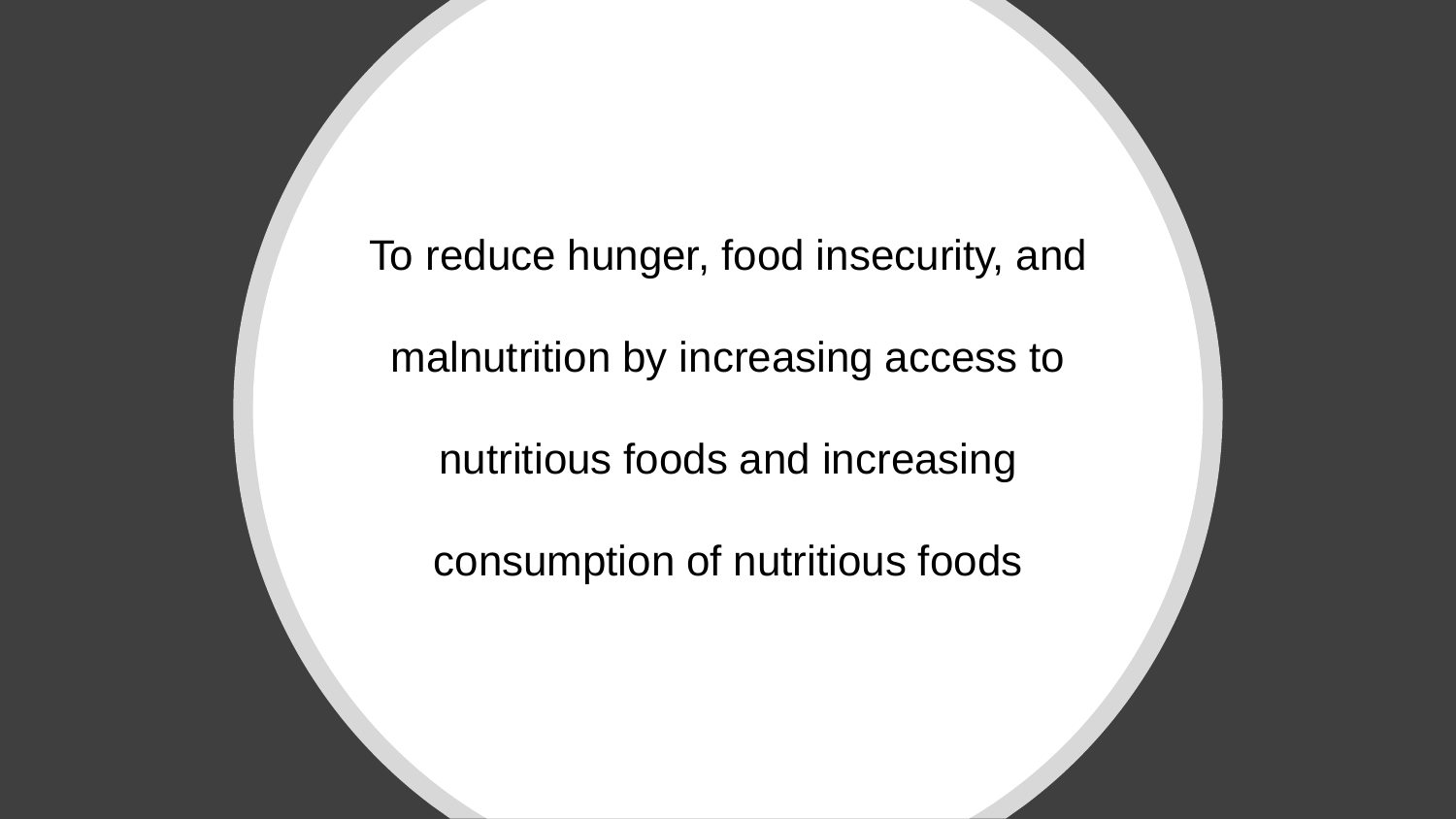# Design of **Operation Feed** Yourself Project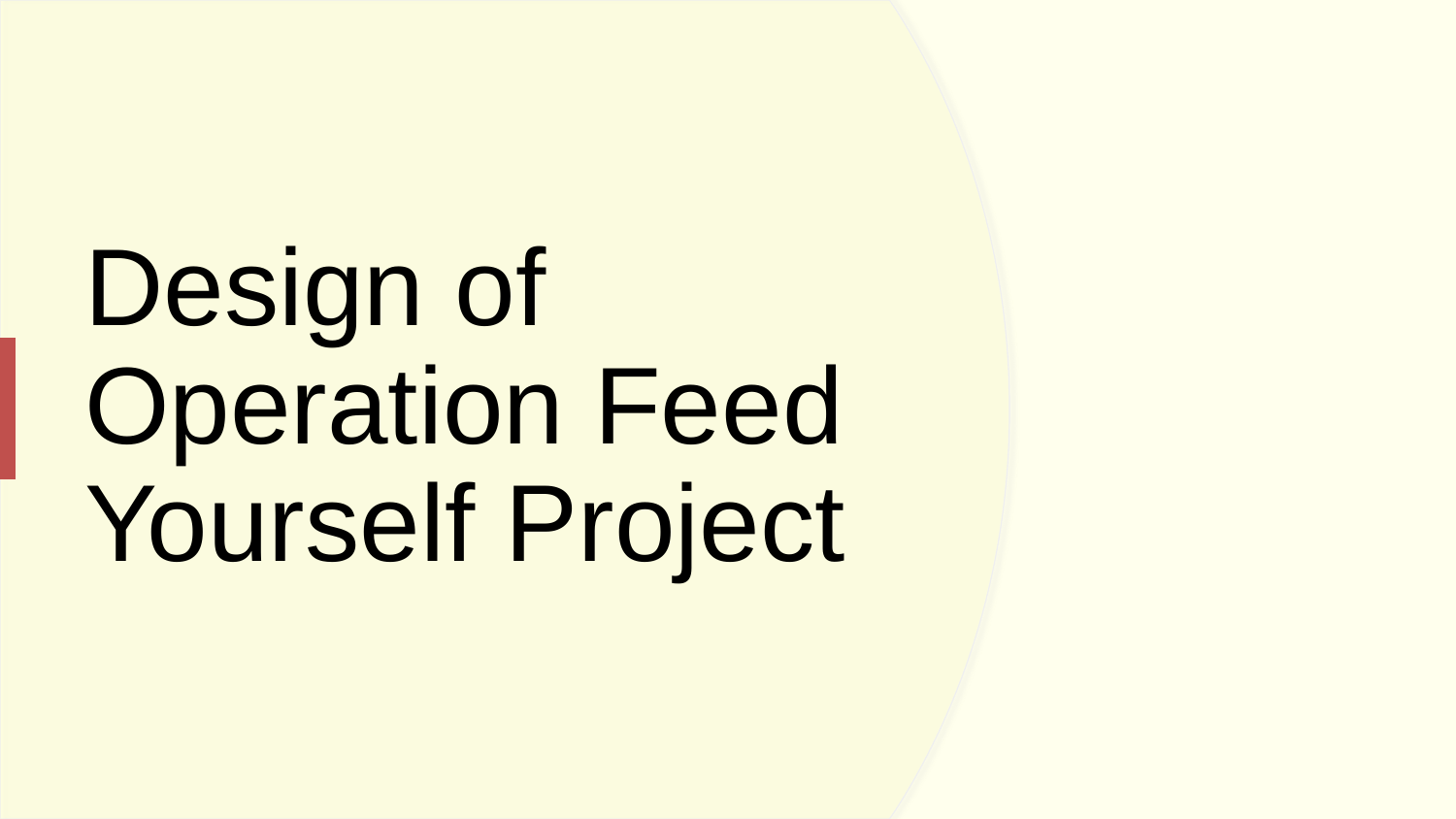## Key Project Components

- Gender-sensitive provision of information about food production and consumption
- Facilitating gender-sensitive access to seeds, tools, and other materials needed for production
- Facilitating access to technical assistance for production, including extension services
- Increasing year-round access to water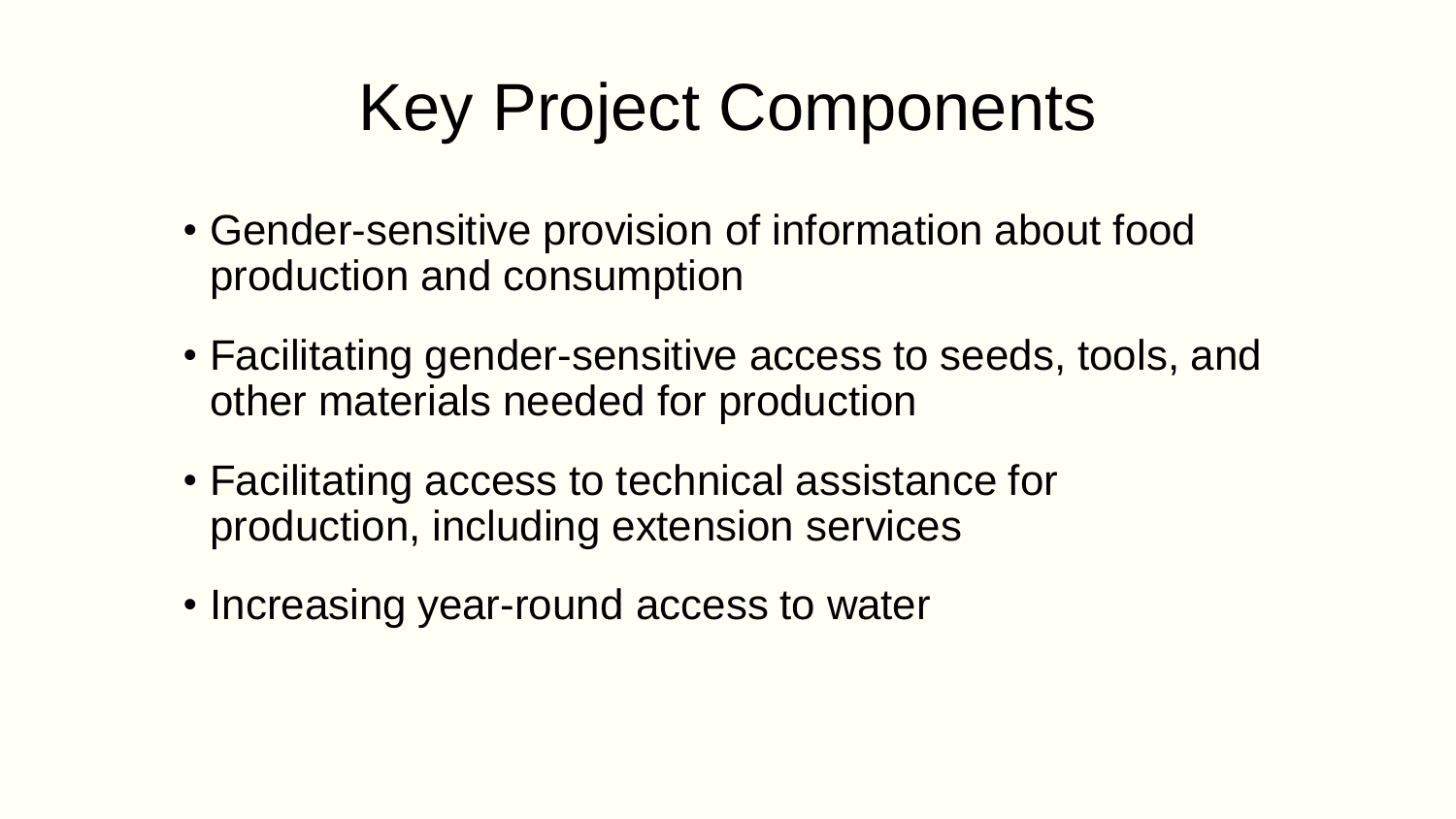## Project Tailored to Target Population

#### • Six target populations identified

- 1. Poor rural
- 2. Non-poor rural
- 3. Poor peri-urban
- 4. Non-poor peri-urban
- 5. Poor urban
- 6. Non-poor urban
- Target populations differ in availability and/or access to land, markets, capital, basic services/amenities, and time and/or labour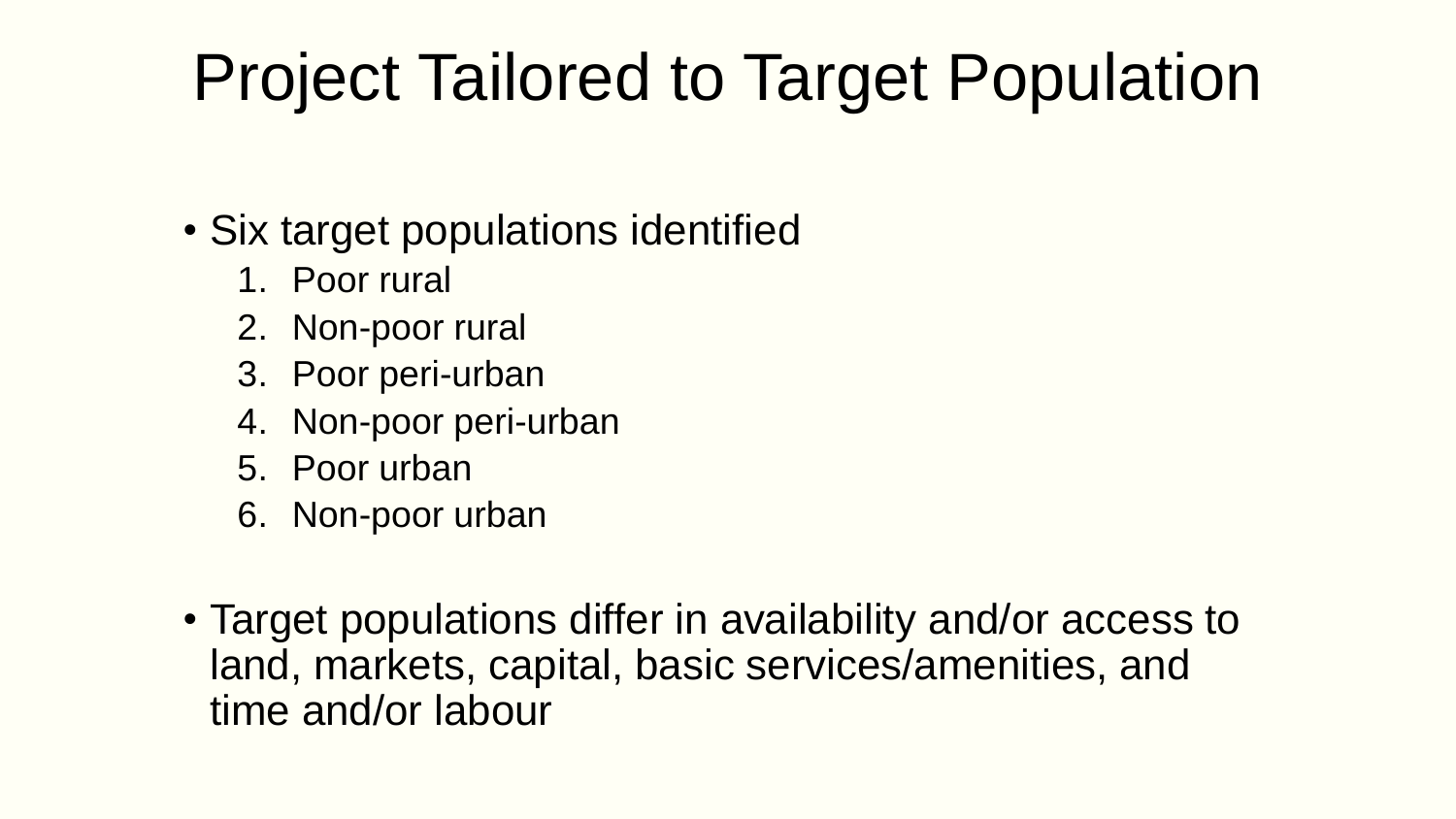#### Interventions by Target Population

| <b>Intervention</b>                                                                                                                                | Poor<br><b>Rural</b> | Non-<br>Poor<br><b>Rural</b> | <b>Poor</b><br>Peri-<br><b>Urban</b> | Non-<br>Poor<br>Peri-<br><b>Urban</b> | Poor<br><b>Urban</b> | Non-<br>Poor<br><b>Urban</b> |
|----------------------------------------------------------------------------------------------------------------------------------------------------|----------------------|------------------------------|--------------------------------------|---------------------------------------|----------------------|------------------------------|
| <b>Increased access to water</b>                                                                                                                   |                      |                              |                                      |                                       |                      |                              |
| <b>Formation into groups</b>                                                                                                                       |                      |                              |                                      |                                       |                      |                              |
| <b>Provision of information through mass</b><br>media, e.g., radio, social media, phone apps                                                       |                      |                              |                                      |                                       |                      |                              |
| <b>Provision of information through</b><br>traditional/religious leaders, cooperatives,<br>and frontline workers (multisector<br>community agents) |                      |                              |                                      |                                       |                      |                              |
| <b>Subsidized materials and tools</b>                                                                                                              |                      |                              |                                      |                                       |                      |                              |
| Free technical assistance and extension<br><b>services</b>                                                                                         |                      |                              |                                      |                                       |                      |                              |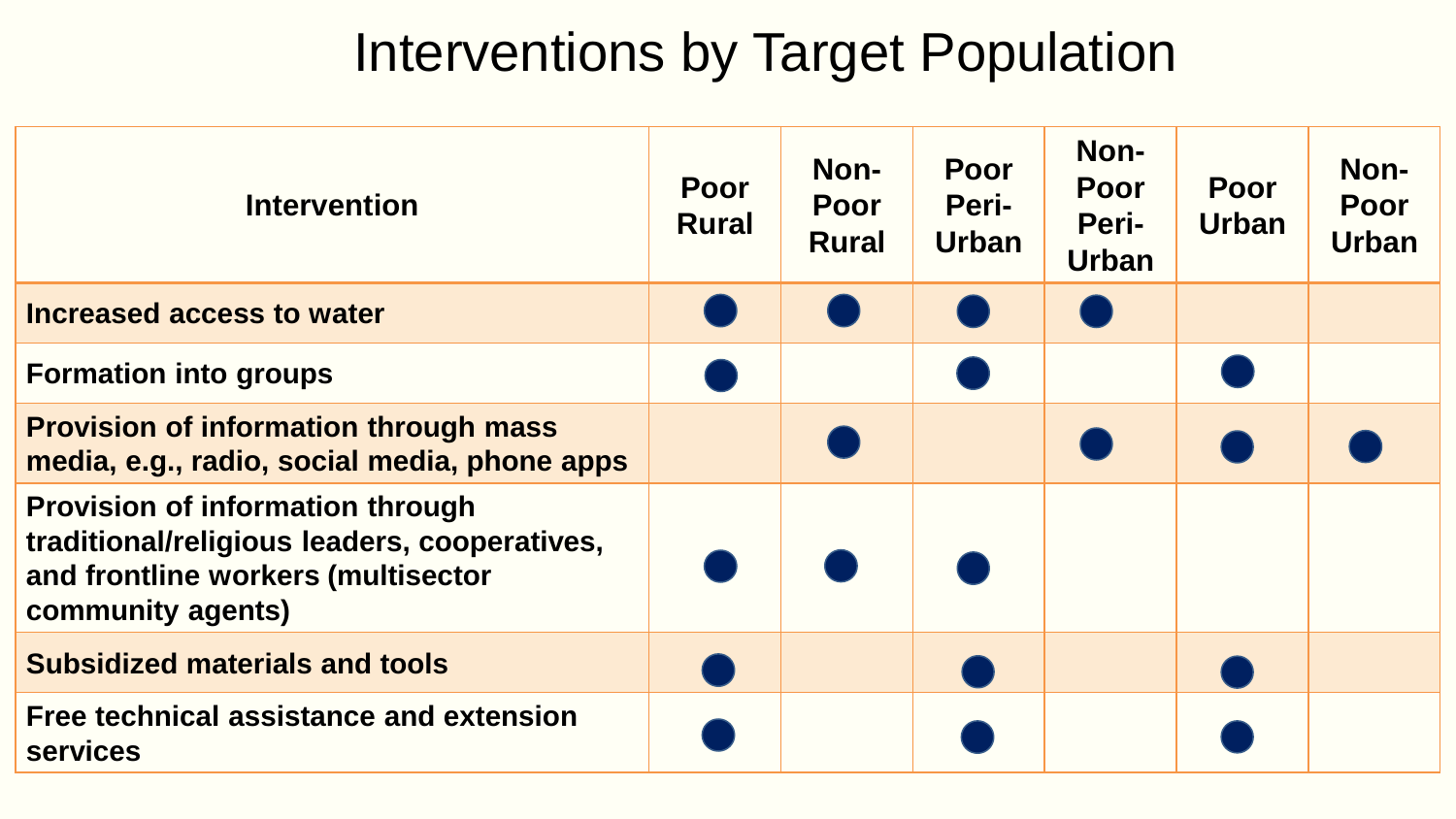## Enabling Environment Actions 1/2

- Multisectoral collaboration e.g., leveraging on existing programmes for increasing access to water, sanitation and hygiene programmes, community health services and extension, agricultural extension services
- Development of standardized guidelines for establishment and management of home gardens, with nutrition education messages to promote consumption of diverse nutritious foods
- Private sector engagement for supply of seeds, materials, and tools for home gardens, and materials for establishing innovative gardens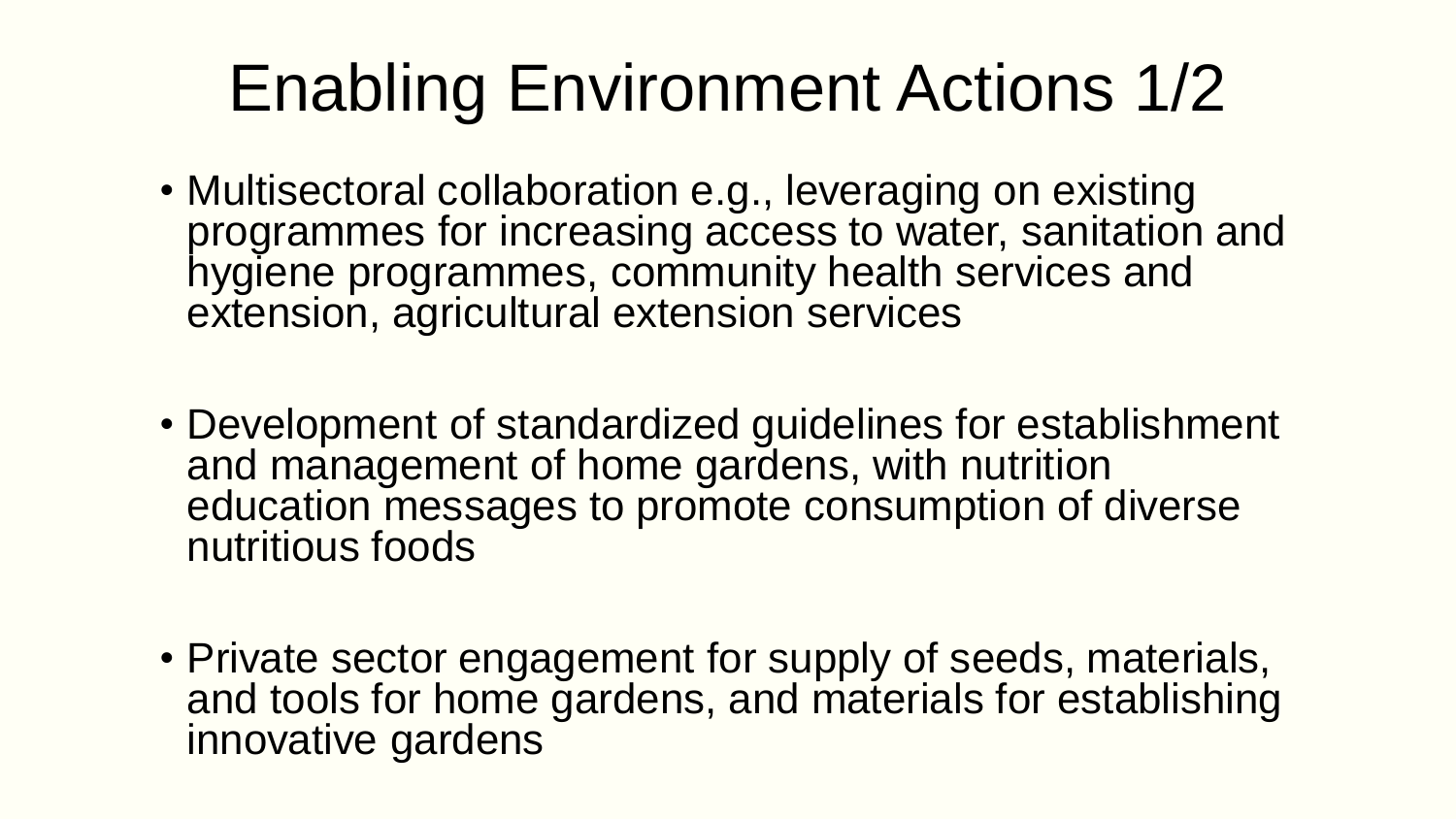### Enabling Environment Actions 2/2

- Selection of priority crop/animal mixes for different localities
- Identification of service providers for all inputs, training, and extension services
- Creation of a database of home garden-relevant service providers across the country for each LGA and state, and facilitate access to the database for project participants
- Advocacy to LGAs for ownership of the project
- Capacity development for agriculture extension agent and other frontline workers to provide technical support and training to participants